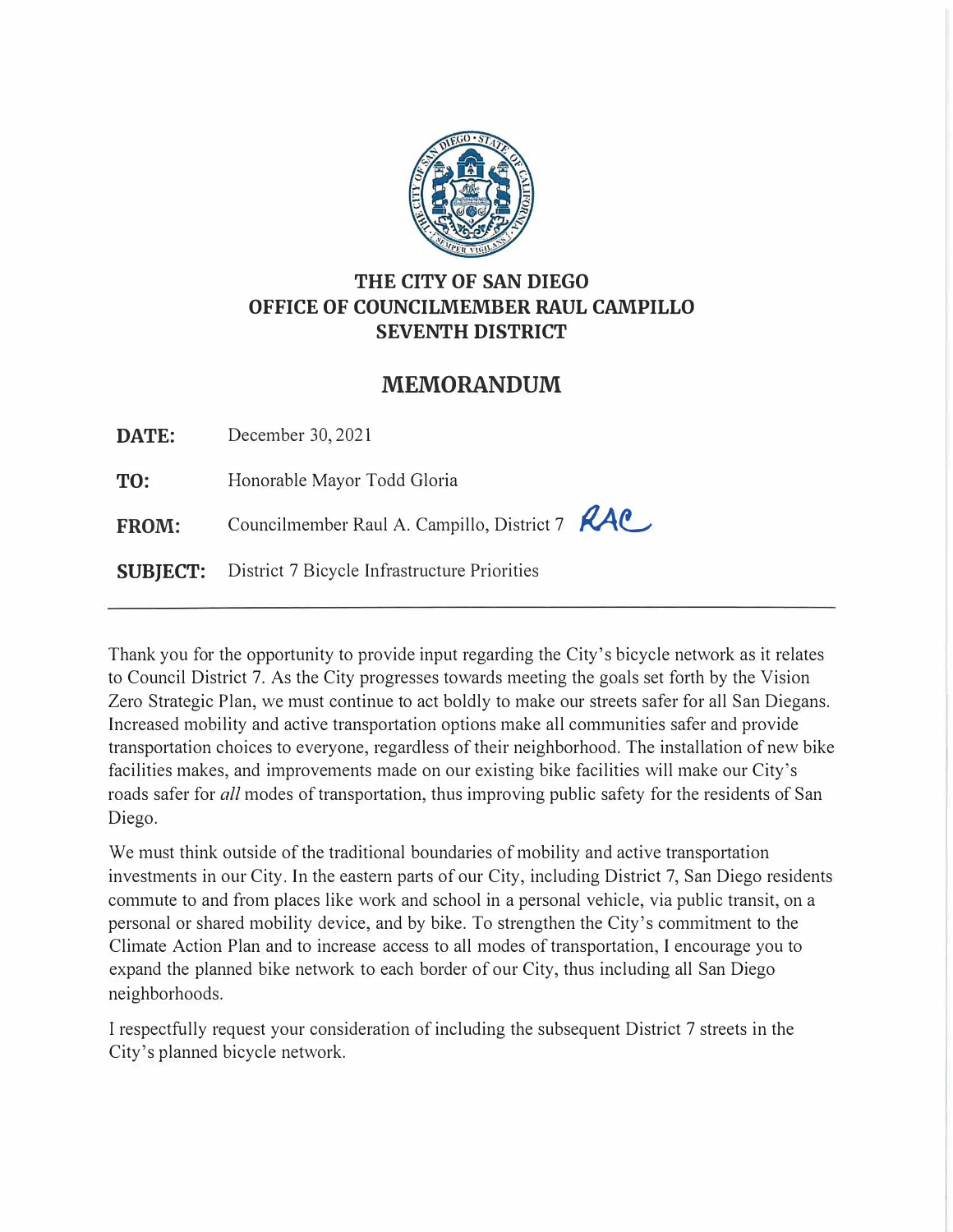### **Slurry Seal Projects**

The streets listed below are slated to be slurry sealed, per the Traffic Engineering Operations Division. The resurfacing efforts at these locations should incorporate bike facility improvements and must prioritize the protection of existing bike lanes and infrastructure. Including, but not limited to improvements such as physical barriers, green bike lane treatments and buffered bike lanes. The City should also plan for the future installation of dedicated lanes which do not merge into traffic for the benefit of street parking, and account for the need for vehicles to enter bike lanes to make a turn or merge into traffic to access a freeway off-ramp.

I respectfully request the following District 7 streets planned for slurry seal are prioritized in the City's planned bicycle network:

- Tierrasanta Blvd
- Ruffin Rd
- Santo Rd
- Friars Rd
- Jackson Dr
- Navajo Rd
- Linda Vista Rd

### **Reinforcement and Improvements**

Various streets in District 7 currently have bike lanes and/or bike routes in need of reinforcement and improvements, while some do not have bike lanes at all. Regardless, each of these street segments have varying needs based on the current condition of the road and the existing bike facilities at these locations.

I respectfully request the following District 7 streets be prioritized in the City's planned bicycle network:

### 1. Existing Gaps in Current Bike Lanes Create an Unsafe Environment for Bicyclists

Friars Rd: Gaps in the current bike lanes are more frequent east of Stadium Way, and also occur at locations near SR-163, I-805, and I-15 where vehicles have to enter into the bike lane to turn at Rancho Mission Rd, or at Riverdale St to access these various freeways. Given the level of vehicular traffic along Friars Rd dedicated bike lanes with installed barriers would be preferred to improve safety. Additionally, given the increasing development of River Walk, Civita, and the new SDSU Mission Valley campus, robust and consistent bicycle safety measures will be a smart and important investment.

Navajo Rd: Gaps in the current bike lanes occur between Jackson Dr and SR-125, where the physical bike lane dissolves. In addition to reinforcing these lanes, the City should prioritize the installation of barriers along the stretch of roadway between College Ave and SR-125.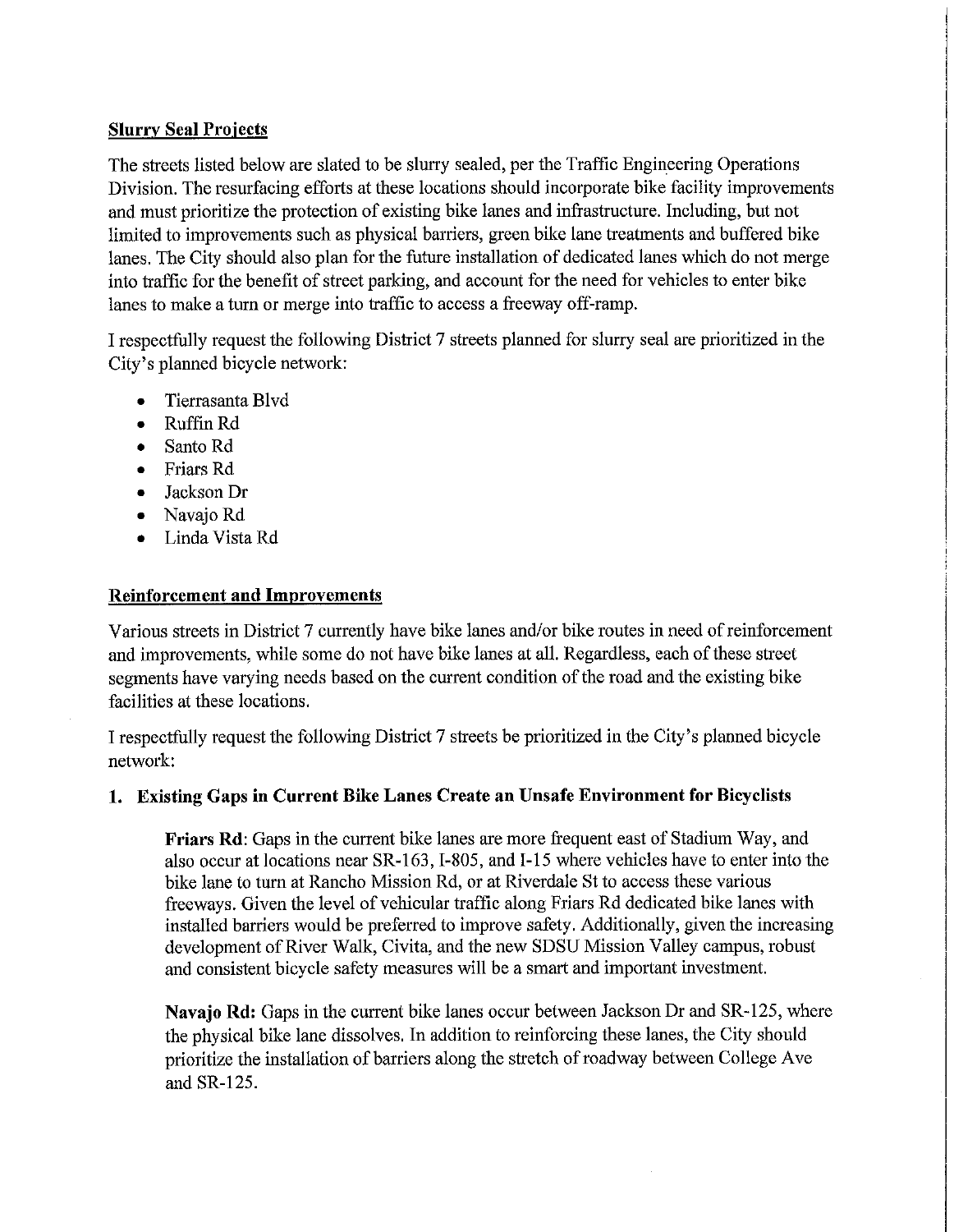Lake Murray Blvd: Gaps in the current bike lanes occur between Navajo Rd and Jackson Dr, where the physical bike lane dissolved. In addition to reinforcing these lanes, the City should prioritize the installation of barriers between I-8 and one block north of Navajo Rd.

**Aero Dr:** Gaps in the current bike lanes occur along Arrow Drive where the physical bike lane dissolves for a few blocks and then resumes. In addition to reinforcing these lanes, the City should prioritize the installation of barriers.

#### 2. The Installation of Barriers at Existing Bike Lanes will make Roadways Safer for **Bicyclists and Vehicles**

Santo Rd: Barriers should be installed along the entirety of Santo Rd up to SR-52, and the shared bike route between Blvd & Clairemont Mesa Blvd should be converted to a dedicated bike lane.

Mission Village Dr: Barriers should be installed on Mission Village Friars Rd and Gramercy Dr./Ruffin Rd, and the shared bike route between Shawn Ave and Ruffin Rd should be converted to a dedicated bike lane.

**Antigua Blyd:** Barriers should be installed along Antigua Blyd at the highly trafficked segment of roadway between Santo Rd and Via Valarta.

**Murray Ridge Dr:** Barriers should be installed along Murray Ridge Dr between Mission Center Rd and Sandrock Rd.

Mission Gorge Rd: Barriers should be installed along Mission Gorge Rd between Zion Ave and Golfcrest Dr.

**Clairemont Mesa Blyd:** Barriers should be installed along Clairemont Mesa Blyd due to the poor condition of the road which it creates unsafe conditions for bicyclists.

#### 3. New Bike Lanes Promote All Modes of Transit and will Create Safer Roadways

Del Cerro Blvd: Del Cerro Blvd does not have any bike lanes. The installation of new bike lanes would ensure a safe path for bicyclists to reach key community locations such as Hearst Elementary, Temple Emanu-El synagogue, Del Cerro Park and Lake Murray. Given that Del Cerro Blvd has two vehicular lanes in both directions with street parking provided, a protected and clearly marked bike lane could be installed between vehicular traffic and available parking without compromising the needs of vehicles.

**College Ave:** College Ave would benefit from the installation of new bike lanes from the I-8 on-ramps and off-ramps to the intersection of Navajo Rd/Waring Rd. New bike lanes and physical barriers should be installed and without compromising the needs of vehicular traffic and available parking. College Ave currently does have a few segments of roadway with bike lanes, but these lanes need to be reinforced and protected by physical barriers. A complete and interrupted bike path of travel along the entirety of